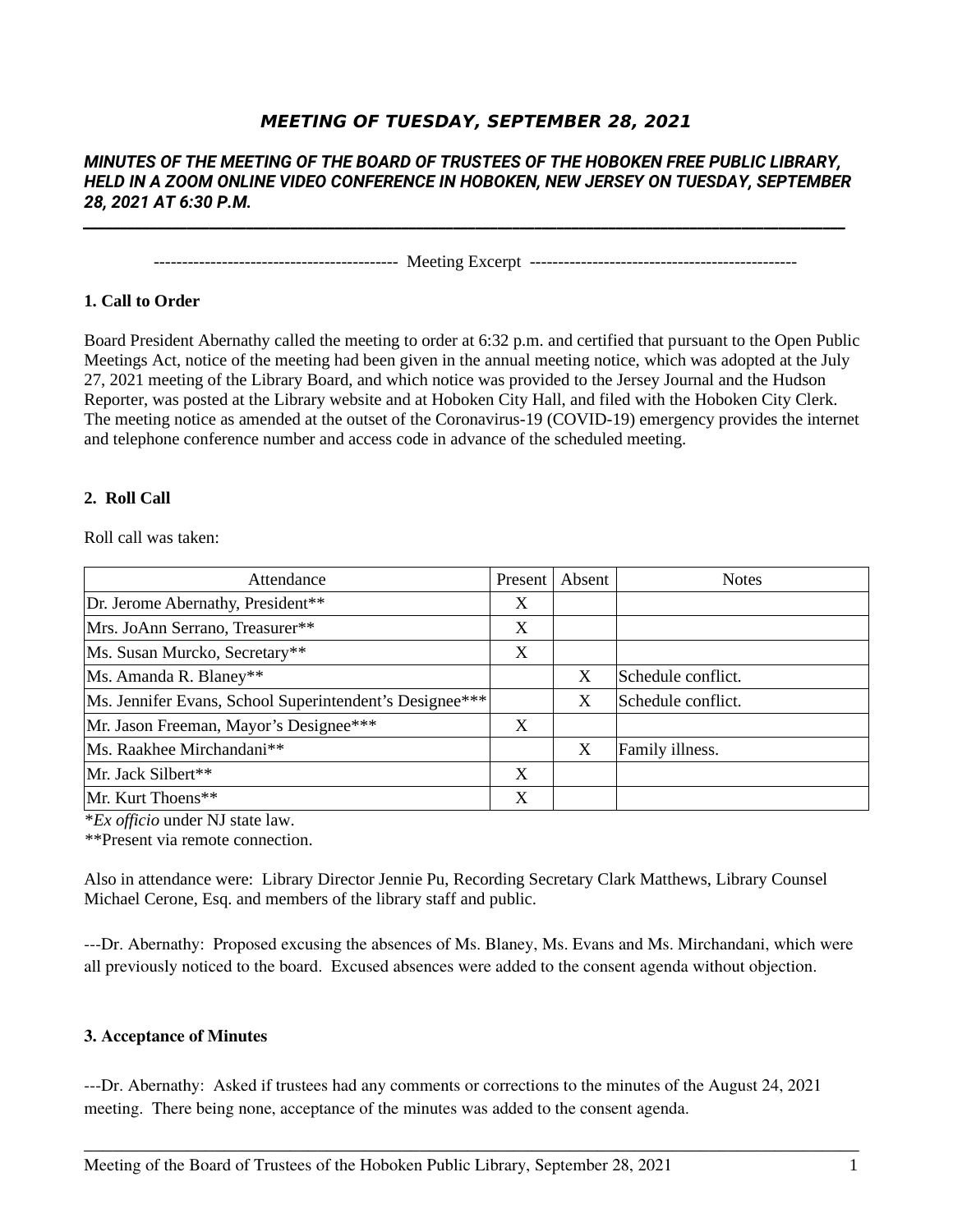#### **4. Public Comments**

---Dr. Abernathy: Invited comments from the public.

---Mr. Sacha Chavez: Reminded the trustees that October 16<sup>th</sup> is the final event of the Open Mic Club in Church Square Park, which he organizes; this year it will include a flamenco performance.

## **5. Director's Report**

---Ms. Pu: Highlighted several items from the Director's Report: Summer Reading has just ended, library card sign-up month begins in October, the Pumpkins and Pages event is scheduled in Church Square Park, and the library will be represented at the Hoboken Arts and Music Festival next weekend. Weather permitting, Storytime in the Park will continue into the fall. There was minor flooding in the main building during the very heavy rains that accompanied hurricane Ida; the facilities staff cleaned it up quickly. There was also some flooding in the Annex and some materials were damaged, but the Teen Zone is open again; the library still cannot return to the publc schools due to COVID restrictions, but some library packets were sent to the schools. She has been meeting with other library directors around the state via Zoom, as well as in person with the North Bergen and Gutenberg Resource Center leadership, and she was also interviewed on Councilman Phil Cohen's "Coffee with Cohen" Webcast. With the Personnel and Policy Committee, she developed her Fourth Quarter goals, which are before the board. In September the library received its \$50,000 grant check from the New Jersey Historic Trust (NJHT) for the 2018 design costs of the Third Floor renovation and HVAC projects; a report to NJHT is in preparation related to the costs of the 2019 Historic Preservation Capital Grant, and a resolution will be before the board to reserve \$604,926.00 of FY 2021 operating funds for capital improvements.

## **6. Committee Reports, Including Finance Committee and Payment of Bills**

---Mr. Chapka: Reported for the Buildings and Grounds Committee: After consulting the architect, contractor and monitoring company, it may be possible to keep the building open and stay within code and law while doing abatement on the additional asbestos that was found.

---Dr. Abernathy: Asked how long the abatement would take. About two weeks.

---Mr. Chapka: The containment plan for the new abatement work was just received, so interested trustees can see it; additional expenses will need to be approved for this new work. Two well-preserved pocket doors were found and staff is working with architect Clarke Caton Hintz (CCH) to reuse them in the YA area; this will also support library policy of historical preservation. The new heating system is not on schedule to go live in October; the contractor is arranging for temporary heating on the second and third floors.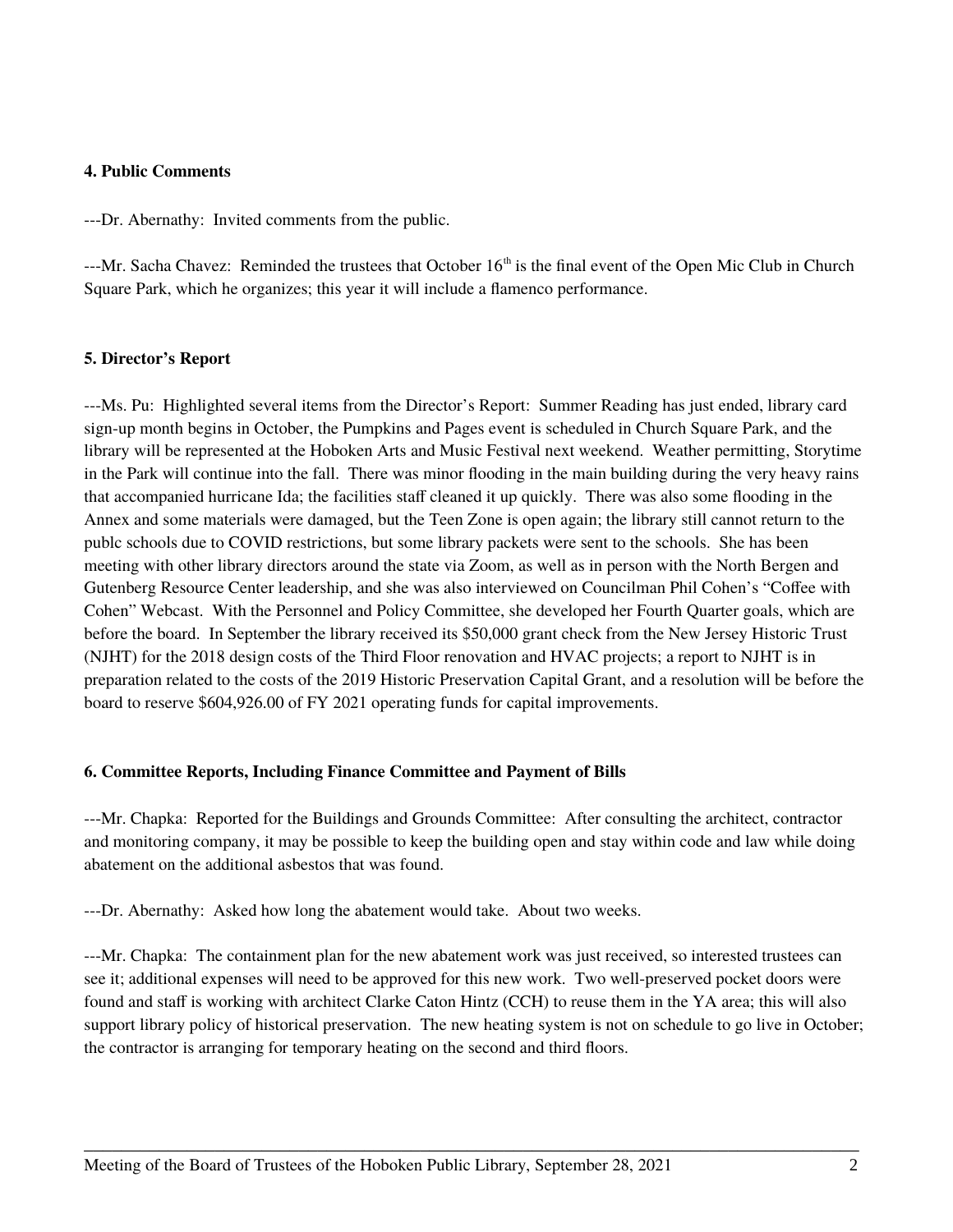---Dr. Abernathy: Asked what the temporary heating would be. It will consist of industrial-type portable electrical heaters with timers.

---Dr. Abernathy: Asked what is the new ETA for the HVAC installation. There is no definite date because the components are still being fabricated; the roof is also being reinforced to support the equipment.

---Dr. Abernathy: Asked what is the source of the delay. Problems getting parts made and long delivery times due to supply chain problems; hopefully a better estimate will be available for next month's meeting.

---Mr. Chapka: Continued: There was flooding during very heavy rains from hurricane Ida; the flood gates held but there was water intrusion in the large program room; this is being investigated to find where the water got in. Water intrusion was not extensive but up to an inch in the large room; there was no woodwork or floor damage.

---Ms. Murcko: Asked if the water intrusion is a sign of things to come and what can be done. Ida and the previous storm both had extreme, record rainfall; more normal storms are not a problem, but the impact isn't known yet.

---Ms. Murcko: Asked what type of water got inside. It was rainwater runoff that somehow found its way inside.

---Mrs. Serrano: Reported for the Budget and Finance Committee: There is no report this month. She described the financial matters before the board for approval: 1.) in Part A, to pay from the capital improvement Construction Account at Bayonne Community Bank (BCB) checks no. 354-355 totaling \$252,762.43; 2.) in Part A, to pay library operating expenses with checks no. 2524-2585 totaling \$75,662.09 and to pay via PayPal \$149.40 to Zoom Communications; 3) in Part B, to pay expenses for library materials with checks no. 2586-2593 totaling \$20,904.40. Also before the board are two resolutions: i) a resolution to void checks no. 9136, 9406 and 9418, and (ii) a resolution to reserve \$604,926.00 of FY2021 operating funds for capital improvement projects and to move the funds to the library BCB Construction Account.

---Mrs. Serrano: Asked if there were any questions about the bills and resolutions. There being none, approval of the Part A bills, the resolution to void the checks, and the resolution to reserve FY2021 funds and move them to the BCB Construction Account were added to the consent agenda.

---Mrs. Serrano: Moved the board approve paying the Part B bills for library materials.

---Mr. Freeman: Seconded.

---Adopted by roll call vote as follows: YEAS: 5 NAYS: 0 RECUSED: 1 ABSTAIN: 0

| Trustee      | Yes | No | Recused | Abstain |
|--------------|-----|----|---------|---------|
| Mr. Freeman  |     |    |         |         |
| Ms. Murcko   |     |    | △       |         |
| Mrs. Serrano |     |    |         |         |
| Mr. Silbert  |     |    |         |         |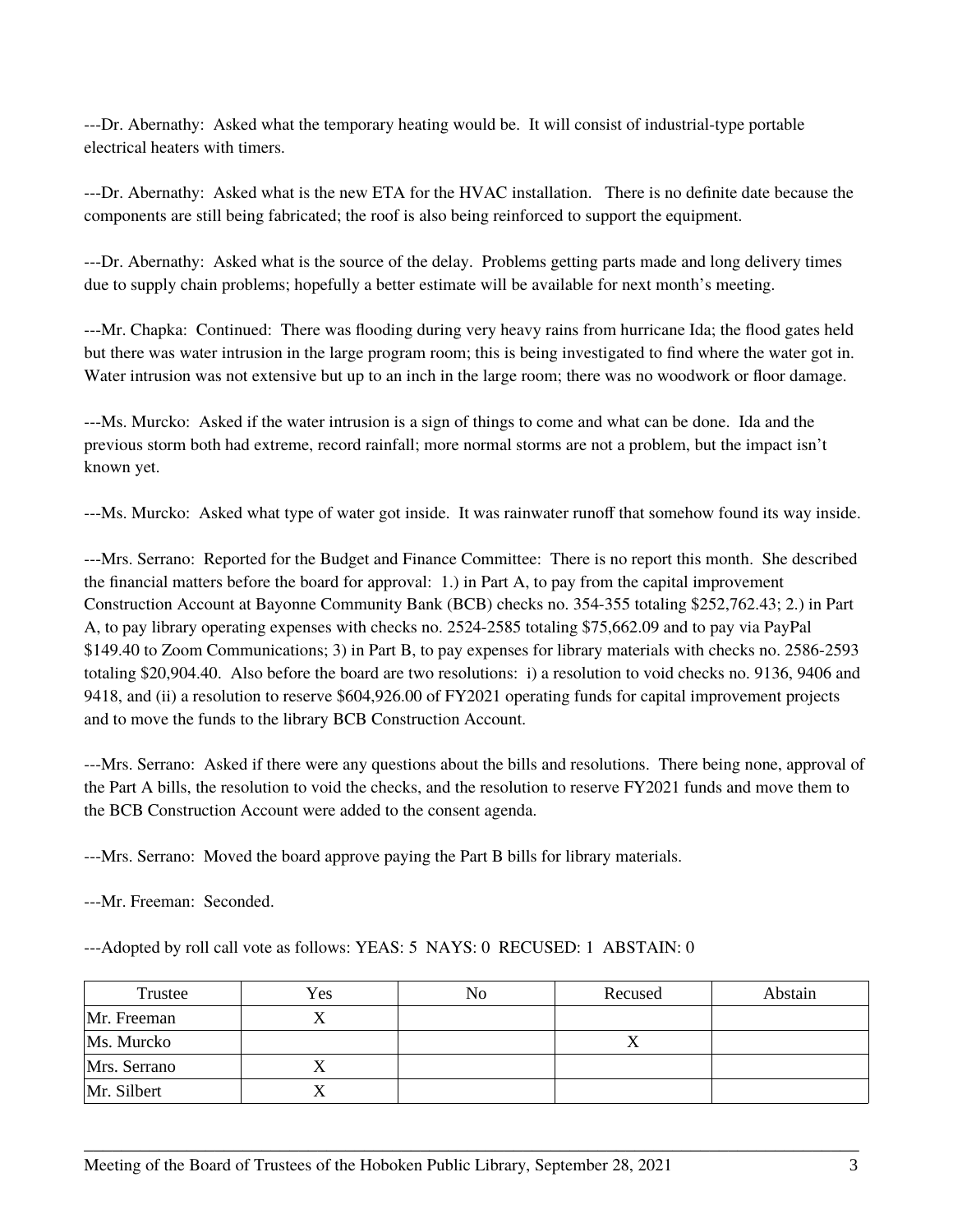| Mr.<br><b>COLUM</b><br>Thoens | - 12           |  |  |
|-------------------------------|----------------|--|--|
| $\mathsf{D}$ r                | $\overline{1}$ |  |  |

---Ms. Murcko: Reported for the Personnel and Policy Committee: The committee worked with the director to outline goals for the fourth quarter; an executive session was scheduled for discussion.

#### **7. Executive Session**

---Dr. Abernathy: Asked for a motion to enter executive session to discuss personnel matters.

---Mrs. Serrano So moved.

---Mr. Silbert: Seconded.

---Adopted by voice vote as follows: YEAS: 6 NAYS: 0 RECUSED: 0 ABSTAIN: 0

The board entered executive session at 7:02 p.m. and returned to open session at 7:35 p.m.

---Dr. Abernathy: Summarized the executive session: it discussed personnel and legal matters related to the shared services agreement, no board votes or actions were taken.

## **8. President's Report**

---Dr. Abernathy: Noted that the annual "Pumpkins and Pages" event in Church Square Park will be on Saturday, October  $2<sup>nd</sup>$ . He encouraged the trustees to take the opportunity to attend and meet local officials there.

## **9. Library Foundation Report and Friends of the Library (FOTL)**

---Mrs. Serrano: Reported for the Library Foundation: The merger of the Library Foundation and the Friends of the Library is progressing and should be complete by December or January 2022.

\_\_\_\_\_\_\_\_\_\_\_\_\_\_\_\_\_\_\_\_\_\_\_\_\_\_\_\_\_\_\_\_\_\_\_\_\_\_\_\_\_\_\_\_\_\_\_\_\_\_\_\_\_\_\_\_\_\_\_\_\_\_\_\_\_\_\_\_\_\_\_\_\_\_\_\_\_\_\_\_\_\_\_

#### **10. Old Business**

---Dr. Abernathy: Called for any old business.

---Mr. Silbert: Noted that Mayor Bhalla will be at the Pumpkins and Pages event at 11:40 a.m.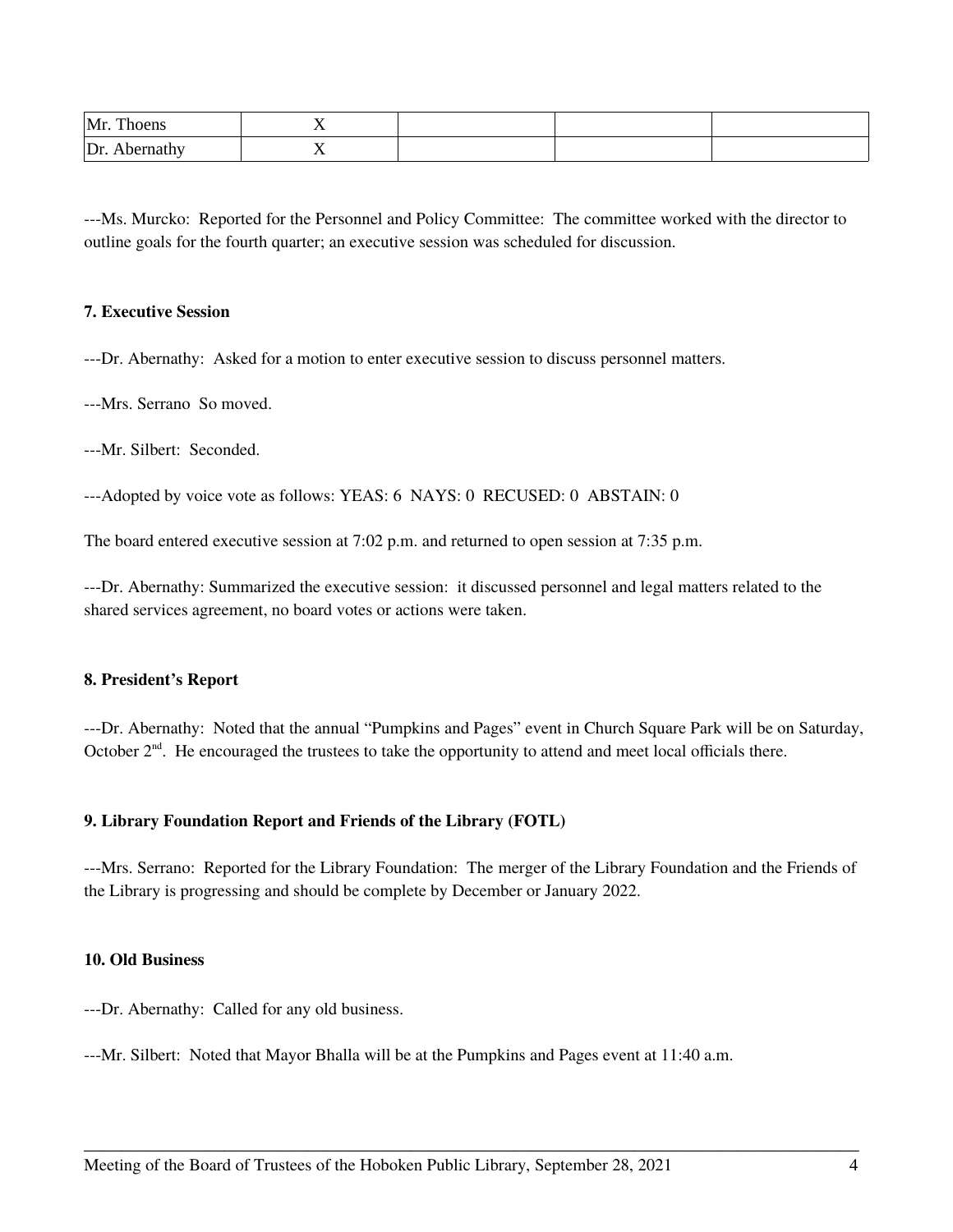# **11. New Business**

---Dr. Abernathy: Presented the proposed Shared Services Agreement with the City of Hoboken to the trustees for discussion and a vote.

---Dr. Abernathy: Moved the board approve the Shared Services Agreement with the City of Hoboken.

---Ms. Murcko: Seconded.

---Adopted by roll call vote as follows: YEAS: 5 NAYS: 0 RECUSED: 1 ABSTAIN: 0

| Trustee       | Yes | No | Recused | Abstain |
|---------------|-----|----|---------|---------|
| Mr. Freeman   |     |    | Х       |         |
| Ms. Murcko    | X   |    |         |         |
| Mrs. Serrano  | X   |    |         |         |
| Mr. Silbert   | X   |    |         |         |
| Mr. Thoens    | Х   |    |         |         |
| Dr. Abernathy | X   |    |         |         |

# **12. Consent Agenda**

---Mrs. Serrano: Moved the board approve the meeting consent agenda as follows:

- a. Excuse the absences of Ms. Blaney, Ms. Evans and Ms. Mirchandani.
- b. Accept the minutes of the August 24, 2021 board meeting.
- c. Approve payment of Part A bills, including BCB bills for capital improvements.
- d. Approve resolution to void checks.
- e. Approve resolution to reserve \$604,926.00 of FY2021 operating funds for capital improvement projects.
- f. Endorse the Director's Fourth Quarter 2021 goals.

---Mr. Freeman Seconded.

---Adopted by roll call vote as follows: YEAS: 6 NAYS: 0 RECUSED: 0 ABSTAIN: 0

| Trustee         | Yes | No | Recused | Abstain |
|-----------------|-----|----|---------|---------|
| Mr. Freeman     | Χ   |    |         |         |
| Ms. Murcko      | X   |    |         |         |
| Mrs. Serrano    | Χ   |    |         |         |
| Mr. Silbert     | Χ   |    |         |         |
| Mr. Thoens      | Χ   |    |         |         |
| $Dr.$ Abernathy | X   |    |         |         |